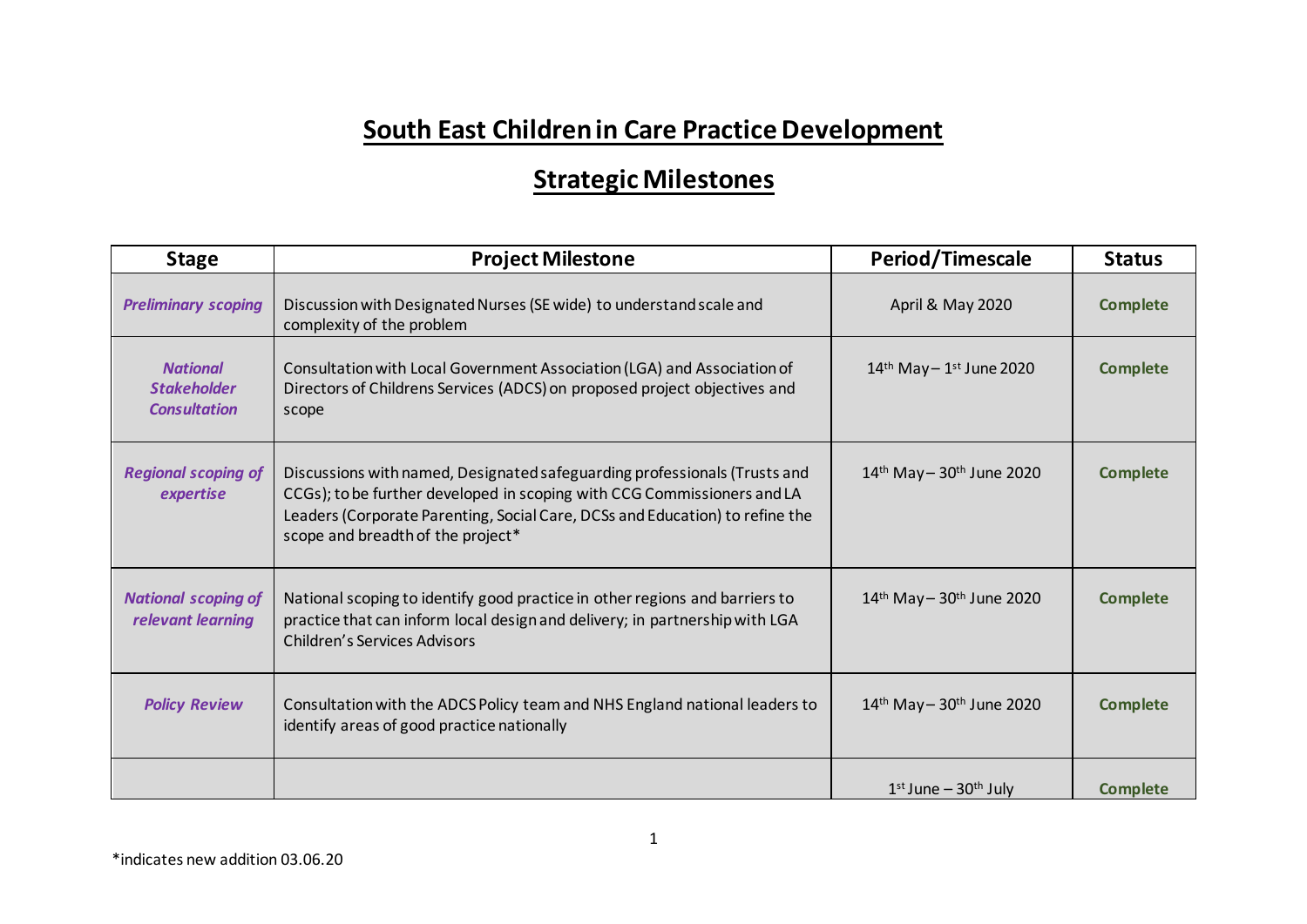| <b>Understanding the</b><br>learning from other<br><b>Regions</b> | Interviews with Systems Leaders in other Regions where good practice is<br>evident. Those confirmed so far are:<br>• 3rd June - South West Collaborative - nominated leader, ADCS<br>Project Co-ordinator, Steven Fish<br>4th June - Manchester Collaborative - nominated leader, DCS - Paul<br>Marshall<br>11 <sup>th</sup> /12 <sup>th</sup> June – East of England – nominated leader, Alison Noble,<br>Service Director (Early Help and Safeguarding)<br>10 <sup>th</sup> June - Yorkshire & Humber - nominated leader, Anita Dobson,<br>Nurse Consultant, Public Health<br>2 <sup>nd</sup> July - Manchester CCG Collaborative, DCS collaborative, Mayor's<br>Office & SE DCS, LGA, CCG representatives<br>16th July - East Midlands - nominated leader, Joanne Harrison<br>- Assistant Director for Safeguarding and SEND |                                                                                                                  |                                                                                                                                                                                                                                     |
|-------------------------------------------------------------------|---------------------------------------------------------------------------------------------------------------------------------------------------------------------------------------------------------------------------------------------------------------------------------------------------------------------------------------------------------------------------------------------------------------------------------------------------------------------------------------------------------------------------------------------------------------------------------------------------------------------------------------------------------------------------------------------------------------------------------------------------------------------------------------------------------------------------------|------------------------------------------------------------------------------------------------------------------|-------------------------------------------------------------------------------------------------------------------------------------------------------------------------------------------------------------------------------------|
| <b>Sub-regional DCS</b><br>engagement                             | Discussion with sub-regional representative Directors of Children's Services in<br>partnership with LGA to agree principles and parameters of the work.<br>Including specific discussion about the potential to work with IROs and seek<br>the voice of the child (CiC experience) via advocacy to inform the output and<br>principles of the development<br>Discussions with sub-regional DCS representatives:<br>Portsmouth (on behalf of HIOW) - 10.07.20<br>Wokingham (on behalf of TV) $- 18.06.20$<br>West Sussex (on behalf of KSS) - 26.06.20<br>Sponsor Lead Member briefing - RBWM Cllr Carroll - 29.07.20<br>Sponsor DCS, SESLIP and LGA CSA discussion - 07.09.20<br>All sub-regions willing to support. DCS email drafted for Lucy Butler (SE DCS<br>Chair) to disseminate to SE DCSs (26.06.20).                  | $1st$ June – $30th$ July<br>Deadline for information to be<br>returned by DCSs $-31$ <sup>st</sup> July<br>2020. | <b>Discussions</b><br><b>Complete</b><br><b>Information</b><br>from statutory<br>partners<br>continues to<br>be received<br>and place<br>based<br>summaries<br>will<br>subsequently<br>be delayed<br>until<br>Oct/November<br>2020. |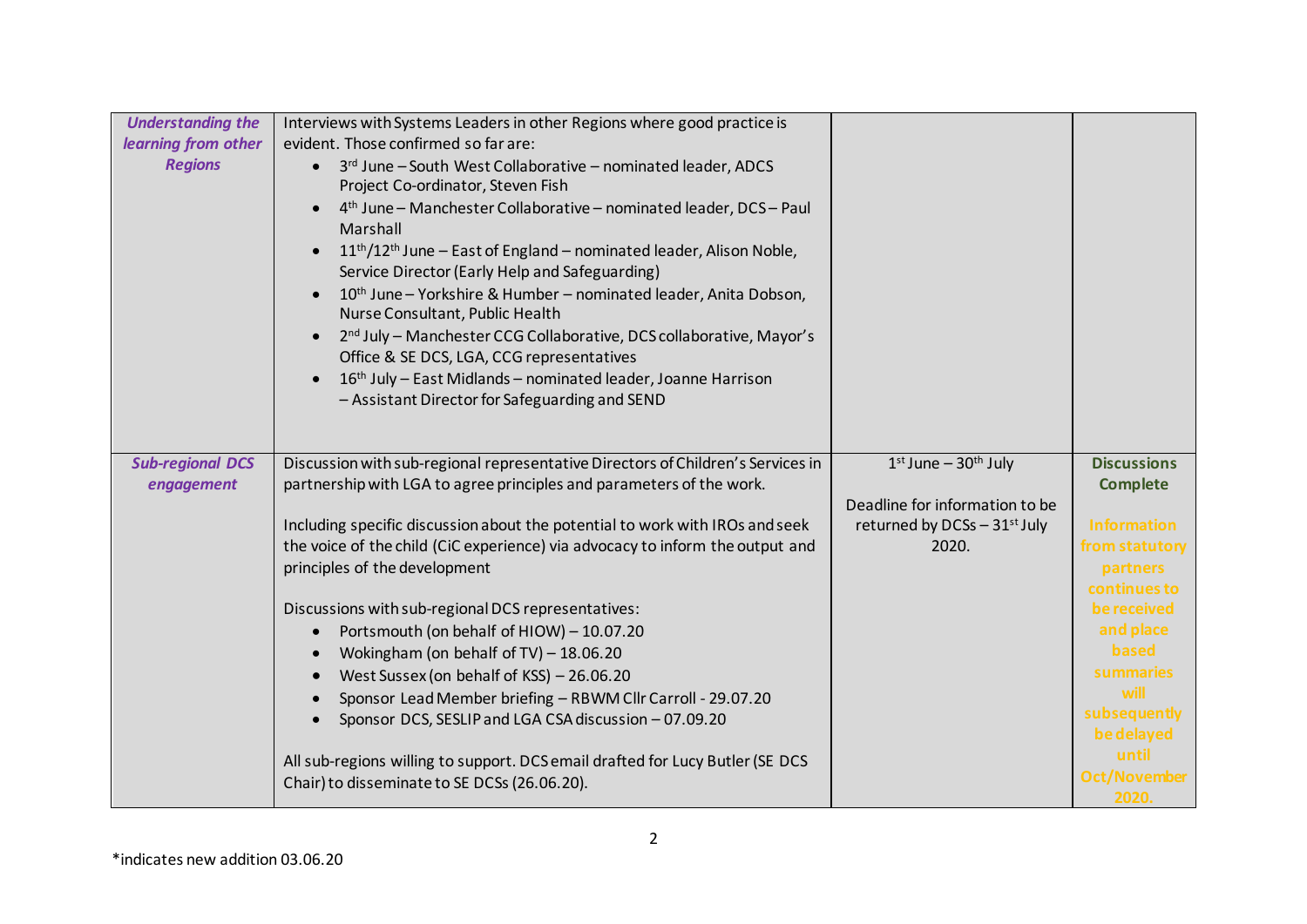|                                                    | DCSs to return information to questions (as held in records) by 31 <sup>st</sup> July 20.                                                                                                                                                                                                                                                                                                                                                                                                                                                                                                                                                                                                                                                            |                                                                 |                                                                                                      |
|----------------------------------------------------|------------------------------------------------------------------------------------------------------------------------------------------------------------------------------------------------------------------------------------------------------------------------------------------------------------------------------------------------------------------------------------------------------------------------------------------------------------------------------------------------------------------------------------------------------------------------------------------------------------------------------------------------------------------------------------------------------------------------------------------------------|-----------------------------------------------------------------|------------------------------------------------------------------------------------------------------|
| <b>Children's Social</b><br><b>Care engagement</b> | Discussions with Assistant Directors of Children's Social Care (SE wide)<br>experience of barriers and difficulties with CIC OOA placement, with specific<br>reference to CYP mental health provision, and identify good practice which<br>could inform future arrangements.<br>Wokingham Children's Social Care offering support; further<br>discussions with Assistant Directors (01.07.20).<br>RBWM CSC AD discussion (26.06.20)<br>Portsmouth AD discussion (10.07.20)<br>Sponsor CSC AD discussion - RBWM -<br>East Sussex (17.07.20)<br>Kent AD discussion (24.07.10)<br>Medway AD discussion (29.07.20)<br>SE AD wide discussion of the proposals (to be led by RBWM) w/c 29 <sup>th</sup><br>June 20<br>SE IRO Manager discussion (24.07.20) | July-August                                                     | <b>Complete</b>                                                                                      |
| <b>IRO</b> engagement                              | Independent Reviewing Officers (SE wide) to identify experience of barriers<br>and difficulties with CIC OOA placement, with specific reference to CYP<br>mental health provision, and identify good practice which could inform future<br>arrangements.<br>Including seeking views of CIC with appropriate sensitivity and care.<br>RBWM IROs underway from 26.06.20 with answering questions<br>Wokingham IROs 01.07.20<br>Portsmouth 10.07.20<br>IRO SE network 24.07.20                                                                                                                                                                                                                                                                          | July-August<br>IRO information proposed<br>feedback by 31.07.20 | <b>Complete</b><br><b>IRO Feedback</b><br>continues to<br>be received in<br><b>September</b><br>2020 |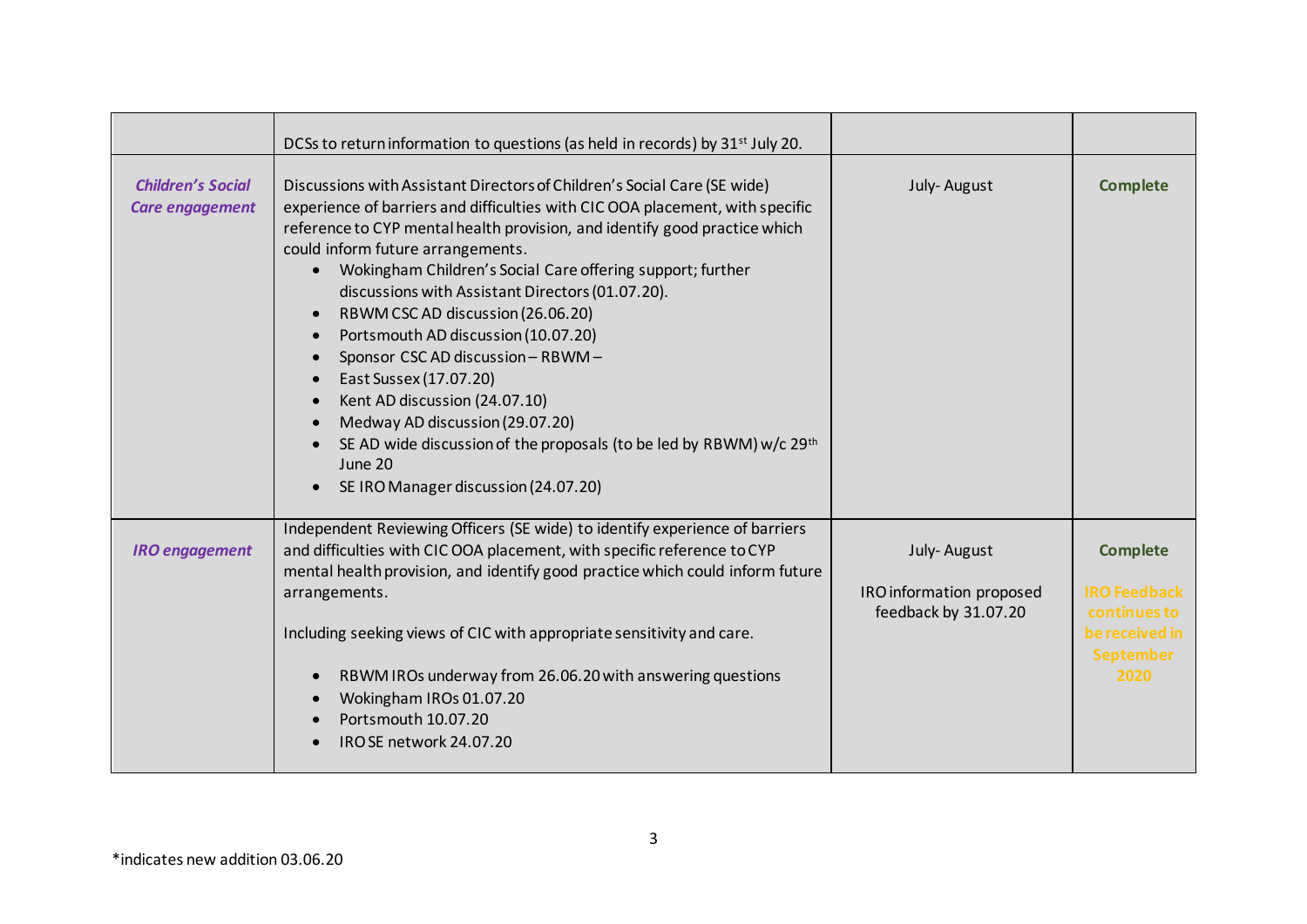|                                                  | Children in Care voice via existing and established mechanisms (Portsmouth,<br>Kent, RBWM, Wokingham, Oxon)                                                                                                                                                                                                                                                                                                                                   |                      |                 |
|--------------------------------------------------|-----------------------------------------------------------------------------------------------------------------------------------------------------------------------------------------------------------------------------------------------------------------------------------------------------------------------------------------------------------------------------------------------------------------------------------------------|----------------------|-----------------|
| <b>CAMHS and CCG</b><br>engagement               | Experience of responding to, and seeking, OOA Children in Care MH needs<br>Initial questions for CCG scoping shared w/c 22.06.20<br>Each CCG/Provider has received briefing - complete<br>Discussions with all Designated Nurses completed with final KSS discussion<br>National LAC Clinical Reference Group presentation - 23.07.20 - Kenny<br>Gibson confirming national support<br>NICE Clinical Reference Group Chair briefing proposed. | June-August          | <b>Complete</b> |
| <b>First draft structure</b><br>and principles   | Advisor distillation of structure, principles and findings of potential relevance<br>to South East development.<br>CIC voice and experience to be central to design<br>Sponsor DCS, LGA and SESLIP conversation - 7 <sup>th</sup> September 20<br>DCS (SE wide) discussion scheduled for 16 <sup>th</sup> September 20                                                                                                                        | September            | <b>On Track</b> |
| <b>Consultation,</b><br>adaptation and<br>review | Discussion with all stakeholders in sector led groups (including SE DCSs) and<br>geographical governance arrangements to review; adapt and improve<br>proposals.<br>Designated Nurses<br><b>CCG Commissioners</b><br>Providers<br><b>IROS</b><br>ADs of CSC                                                                                                                                                                                   | September - December | <b>On Track</b> |